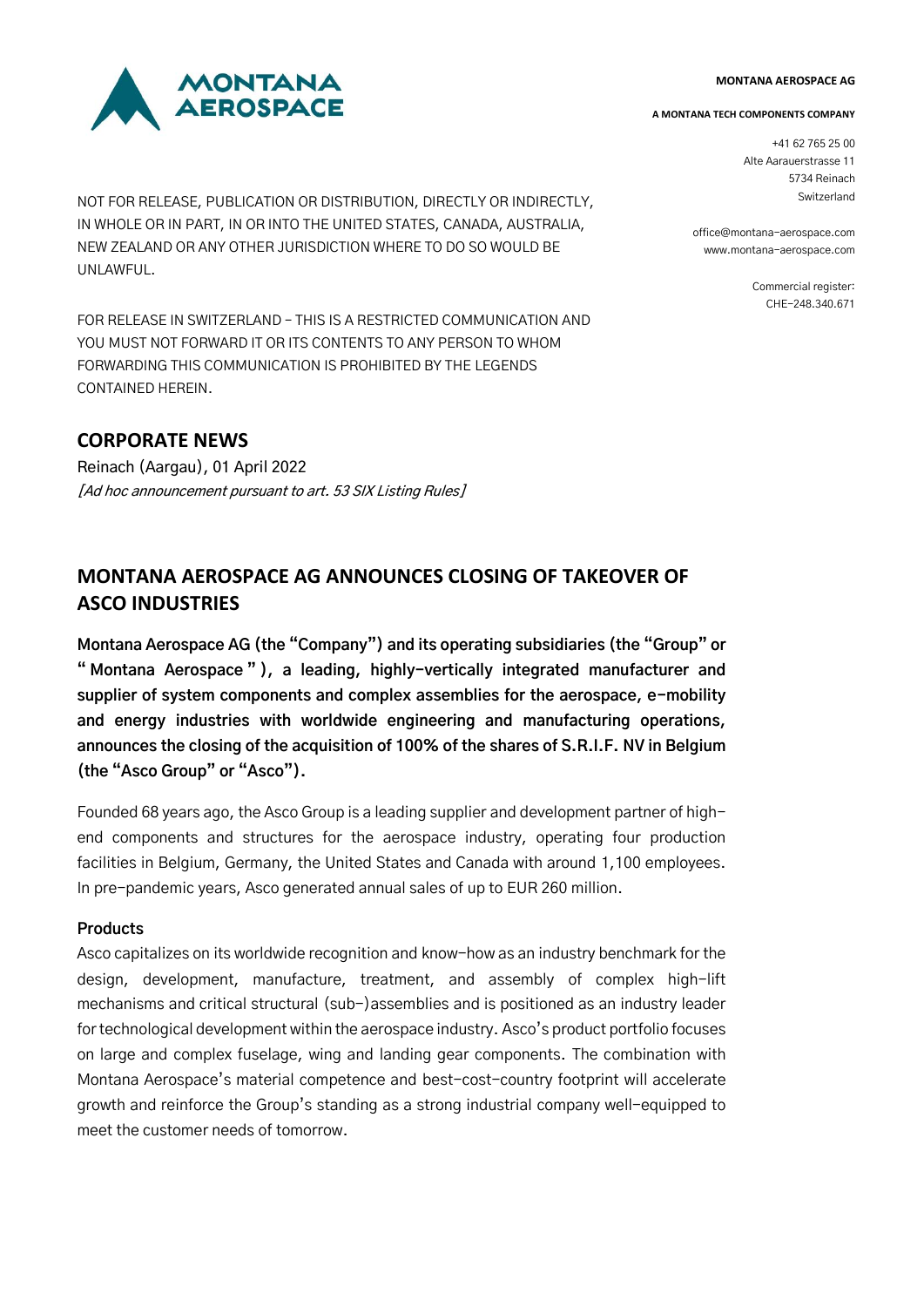

# **Terms of the deal and capital increase**

Yesterday, the Company signed an amendment agreement related to the share purchase agreement regarding the purchase of S.R.I.F. NV (the Asco Group) by a subsidiary of the Company from the sellers. Under the share purchase agreement, as amended by the amendment agreement, the acquisition of the Asco Group was closed yesterday by effectuating a payment payable in cash, and, as the sellers also had a strong interest in being shareholders of Montana Aerospace – believing and participating in the long-term and sustainable development of the Group including Asco – by a share consideration of 4,431,600 ordinary shares of the Company. The payment has been paid upon closing and the aggregate purchase price is subject to customary price adjustments. In addition to the purchase price, an earn-out of up to EUR 30 million based on the attainment of certain performance indicators by the Company has been agreed, that will be paid by 30 June 2025 at the earliest. The shares to be newly issued from the authorized share capital of the Company – excluding the pre-emptive subscription rights of existing shareholders – will be issued to the sellers on 14 April 2022 at the latest.

Michael Pistauer, CFO of Montana Aerospace said: "Asco is a highly renowned company and its expertise makes it a leading aerostructures company. We are happy to have this strong partner and shareholder with its extensive aerospace know-how on board, which will help us sustainably develop the Group. On the one hand, this partnership expands our broad knowledge and network of contacts within the industry, and on the other, it enables the best possible development of the two – now joint – companies in future. In addition, the agreed structure protects our liquidity and resilience considering the growing market uncertainty."

## **Post-merger integration**

In line with Montana Aerospace's M&A strategy, the Asco facilities will be integrated into Montana Aerospace's global manufacturing network and the Asco brand will be further developed and strengthened. Initial meetings between the management of Montana Aerospace and Asco are taking place, which should ensure the smooth and fast implementation and integration of Asco into our existing business operations.

Montana Aerospace will also locate the headquarters of the 'Aerostructures' segment at Asco's main plant in Zaventem, Belgium. Kai Arndt, COO of Montana Aerospace and Head of the 'Aerospace/Aerostructures' segment, will also take over as CEO of Asco. The previous shareholder and CEO of Asco, Christian Boas, will remain associated with the Company in the coming years, and will continue to support the entire Group with his experience in an advisory capacity.

"With the integration of Asco into Montana Aerospace, we are acquiring a respected market and technology leader in the field of machining and single-parts production. Asco's product range fits perfectly into Montana Aerospace's current portfolio and is a valuable addition. In line with the philosophy of vertical integration, Asco will also benefit from Montana Aerospace," explained Kai Arndt. "Asco is our 'perfect match' in this phase of our strategically planned expansion."